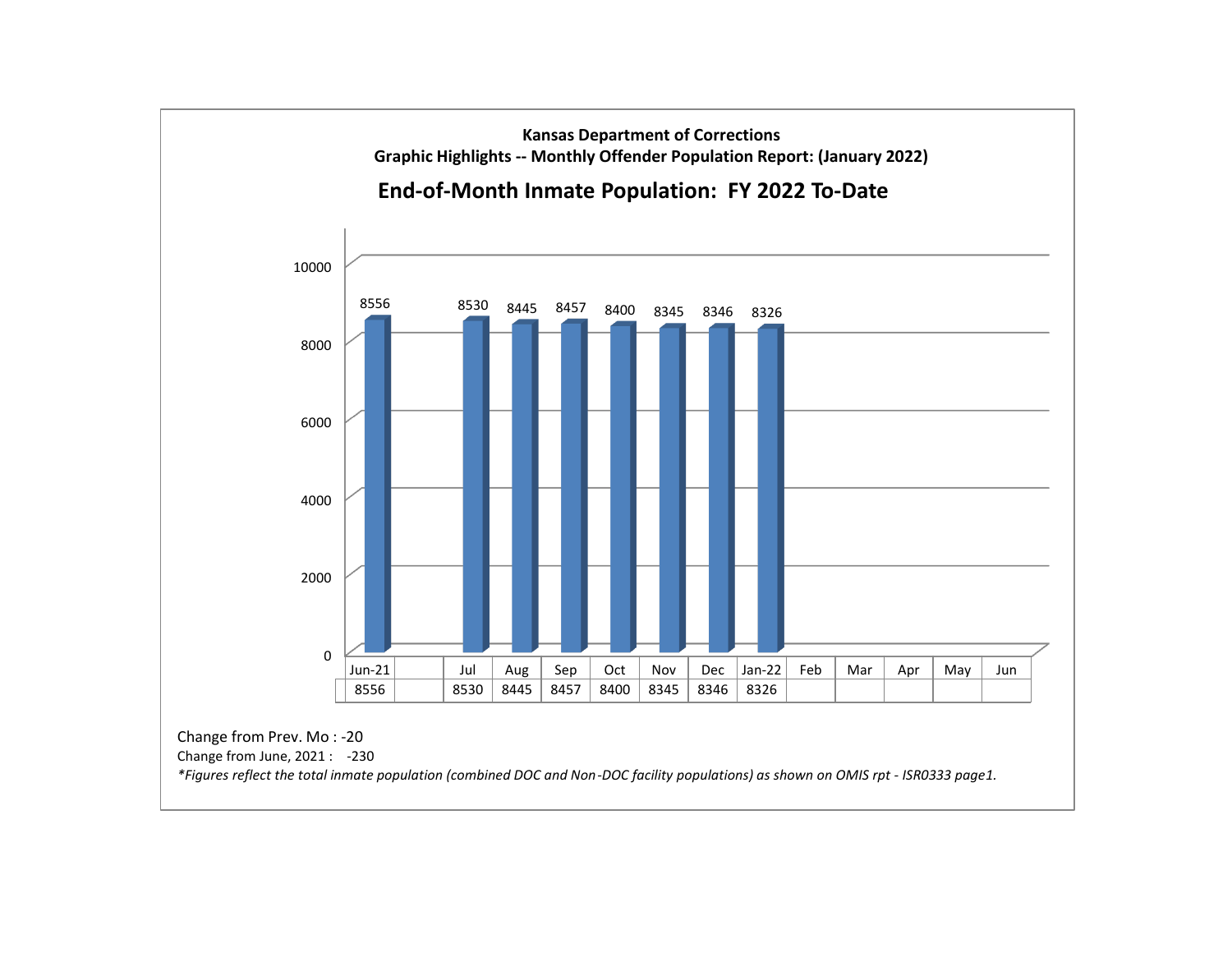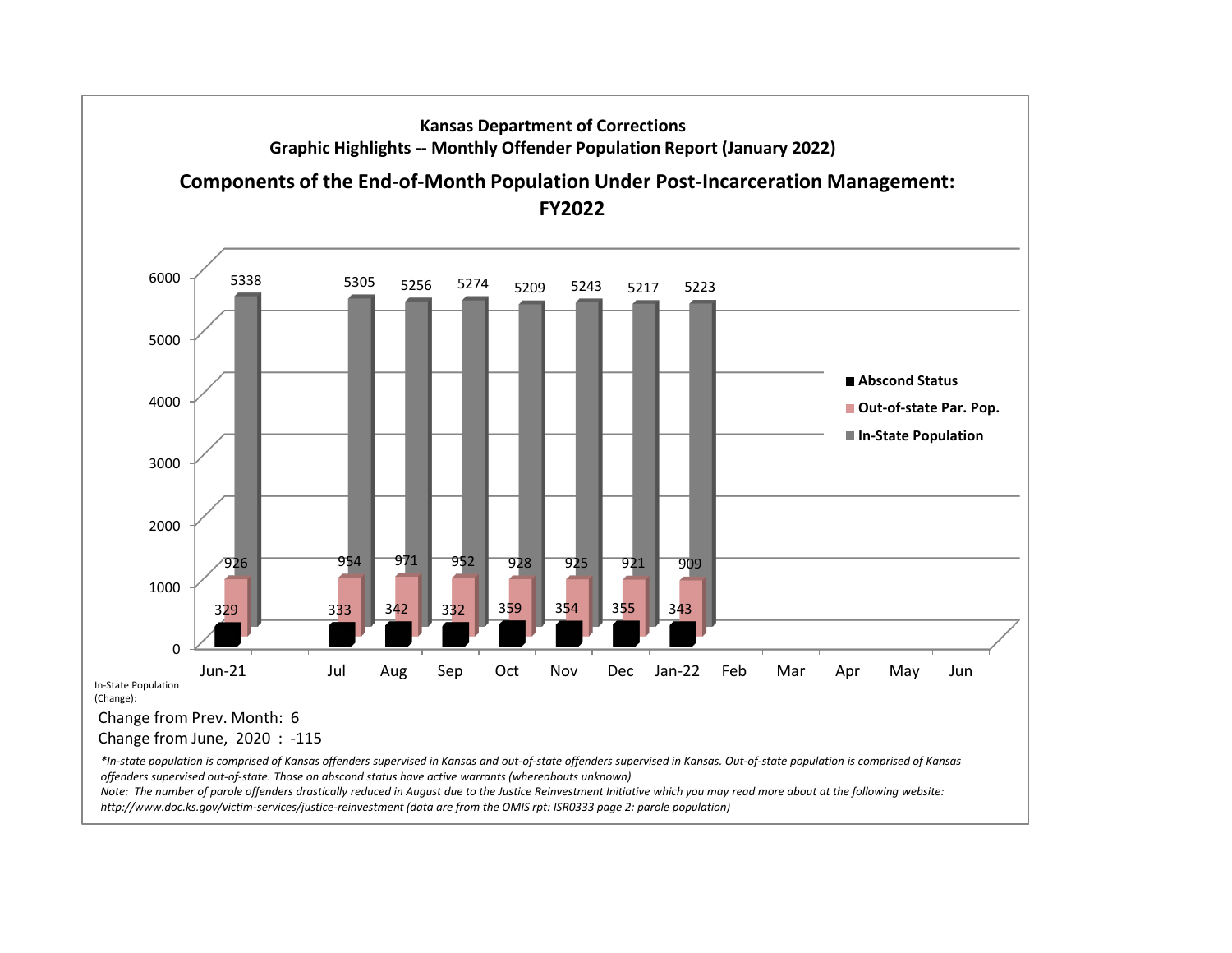

*\* Includes releases to supervision via the provisions of the Kansas Sentencing Guidelines Act of 1993, as well as parole rel eases by action of the Kansas Prisoner Review Board*

*\*\*Figure can be a negative number for a particular month [since it is based on the total number whose last exit for the period (fiscal year to date) was via "out-to-court" minus the previous month's total, which can be a smaller or greater number].*

Note: Returned from court appearance is included in the All Types Admission total; returned from escape are included in the All Type Releases total but not its own personal category and Inter-Jurisdictional *transfers are included in the All Types Releases total (included in chart).* 

*Note: Number of escapees and Non-Violator Return - No New Sentence is not included in the Admissions Data from OMIS rep ISR0445 In and out Admissions and Releases*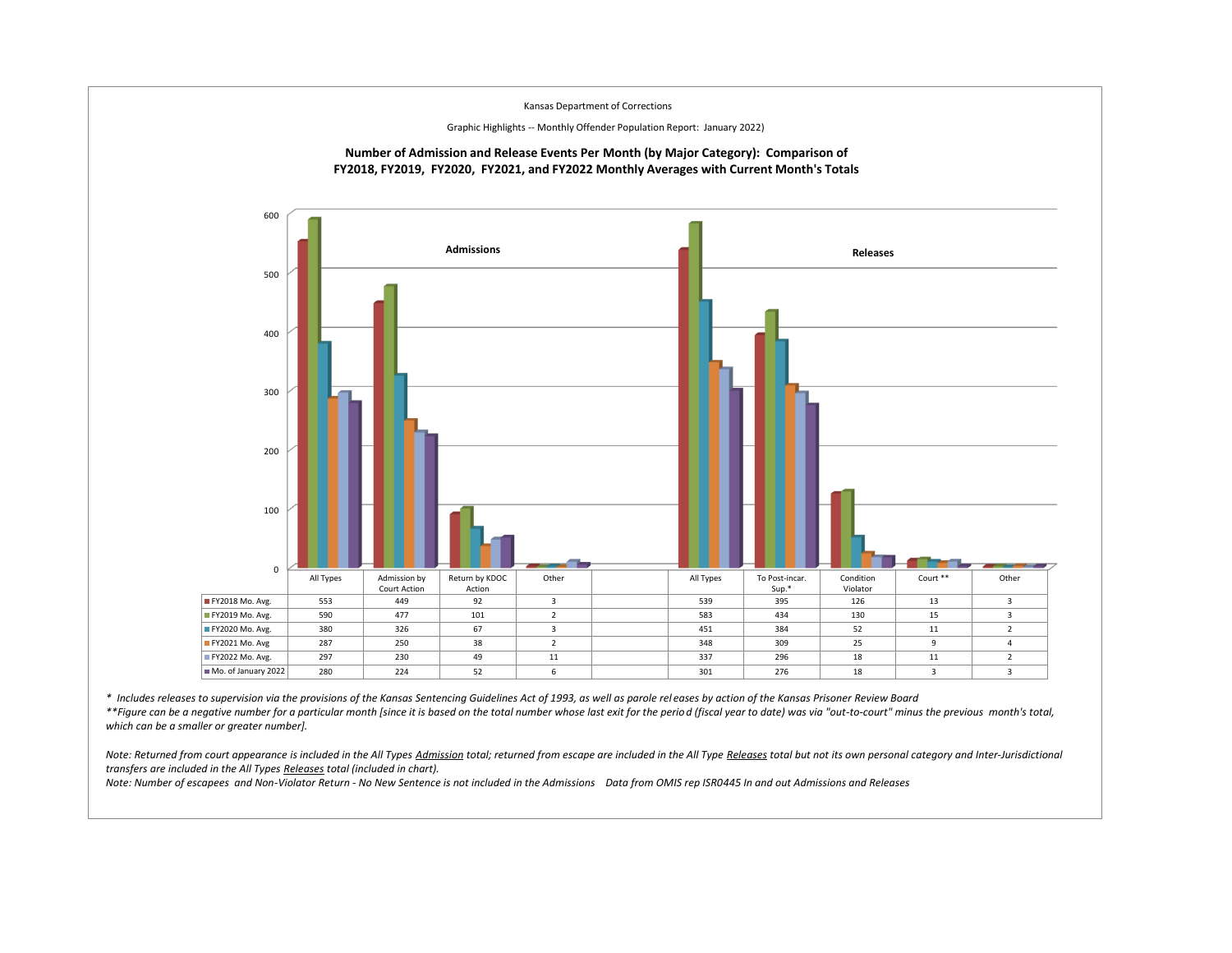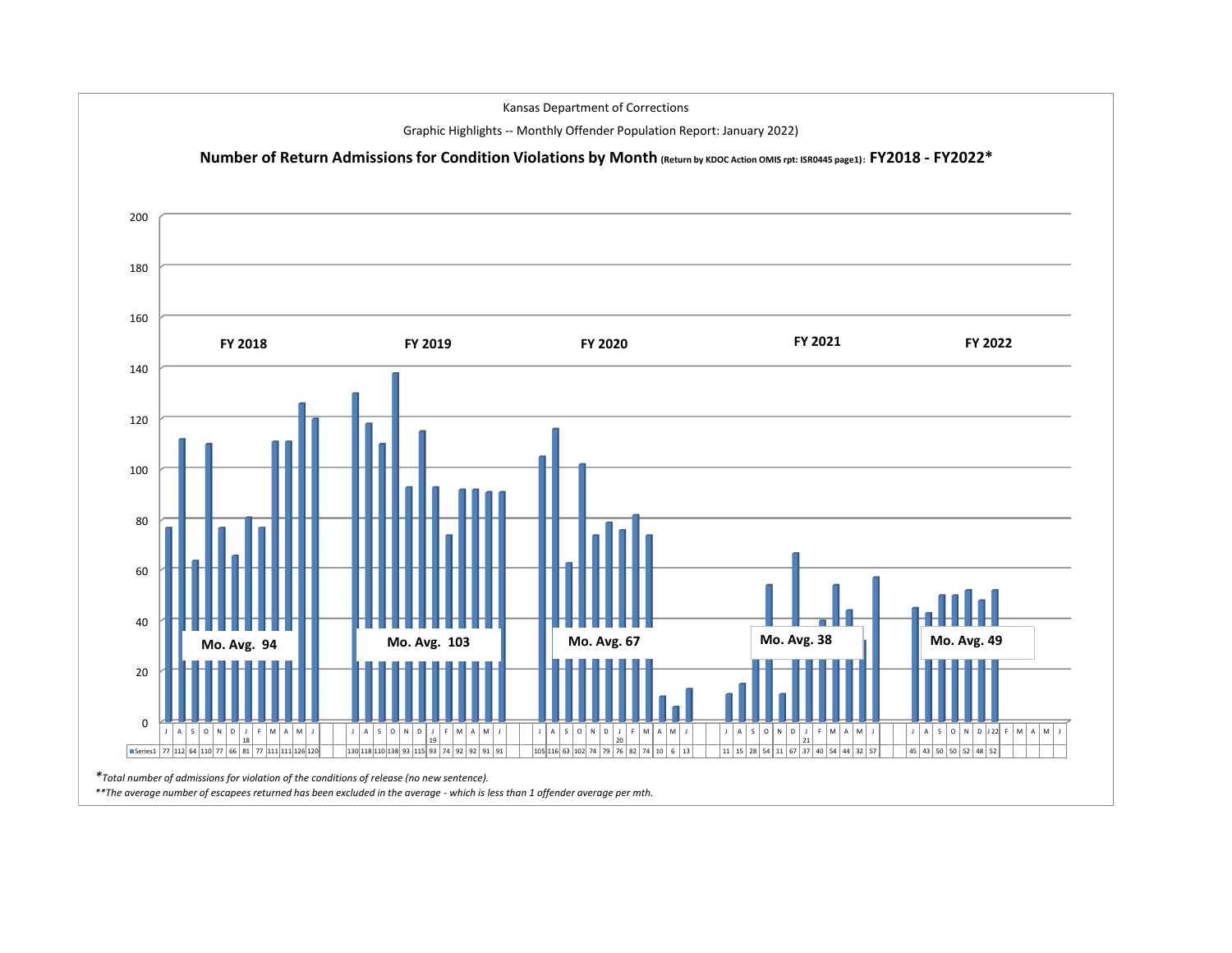# Kansas Department of Corrections

End-of-Month Offender Population Report: January 2022 (Month 7, FY 2022)

**Table 1**

#### **Number of Inmates Confined and Average Daily Population: FY 2021 and FY 2022**

|                                                     | <b>Number Confined</b>   |                          |                | <b>Average Daily Population***</b> |                          |              |  |
|-----------------------------------------------------|--------------------------|--------------------------|----------------|------------------------------------|--------------------------|--------------|--|
| <b>Correctional Facility</b>                        |                          |                          |                |                                    |                          |              |  |
|                                                     | 12/31/2021               | 1/31/2022                | Change         | FY 2021                            | <b>FY2022</b>            | Change       |  |
| <b>KDOC Facilities</b><br><b>Lansing: Total</b>     | 1,922                    | 1,878                    | (44)           | 1,717                              | 1,872                    | 155          |  |
| Central                                             | 1,556                    | 1,526                    | $-30$          | 1,391                              | 1,526                    | 135          |  |
| East                                                | 366                      | 352                      | $-14$          | 326                                | 346                      | 20           |  |
| ** South (Osawatomie)                               |                          | $\overline{\phantom{a}}$ | 0              |                                    | $\sim$                   | $\mathbf 0$  |  |
| <b>Hutchinson: Total</b>                            | 1,646                    | 1,655                    | 9              | 1,728                              | 1,570                    | $-158$       |  |
| Central                                             | 844                      | 869                      | 25             | 1,029                              | 817                      | $-212$       |  |
| East                                                | 487                      | 487                      | 0              | 420                                | 463                      | 43           |  |
| South                                               | 315                      | 299                      | $-16$          | 276                                | 290                      | 14           |  |
| <b>Work Release</b>                                 |                          | $\blacksquare$           | 0              | 3                                  | $\overline{\phantom{a}}$ | -3           |  |
| <b>El Dorado: Total</b>                             | 1,382                    | 1,465                    | 83             | 1,653                              | 1,519                    | $-134$       |  |
| Central (General Population)                        | 1,009                    | 1,076                    | 67             | 1,138                              | 1,024                    | $-114$       |  |
| Central - RDU                                       | 248                      | 262                      | 14             | 430                                | 374                      | -56          |  |
| South-East                                          | 125                      | 127                      | $\overline{2}$ | 85                                 | 121                      | 36           |  |
| <b>Topeka: Total</b>                                | 710                      | 693                      | $-17$          | 750                                | 720                      | $-30$        |  |
| Central (General Population)                        | 661                      | 660                      | $-1$           | 690                                | 675                      | $-15$        |  |
| <b>RDU</b>                                          | 49                       | 33                       | $-16$          | 60                                 | 45                       | $-15$        |  |
| * Federal Inmates                                   |                          |                          | 0              |                                    |                          | 0            |  |
| Work Release                                        |                          |                          | 0              |                                    |                          | 0            |  |
| <b>Norton: Total</b>                                | 870                      | 850                      | $-20$          | 825                                | 841                      | 16           |  |
| Central                                             | 744                      | 732                      | $-12$          | 726                                | 726                      | $\mathbf 0$  |  |
| ** East (Stockton) re-opened 9-2010                 | 126                      | 118                      | -8             | 99                                 | 115                      | 16           |  |
| <b>Ellsworth</b>                                    | 802                      | 796                      | (6)            | 825                                | 825                      | $\mathbf{0}$ |  |
| <b>General Population</b>                           | 802                      | 796                      | -6             | 825                                | 825                      | 0            |  |
| <b>Work Release</b>                                 | $\overline{\phantom{a}}$ | $\overline{\phantom{a}}$ | 0              | $\blacksquare$                     | $\blacksquare$           | 0            |  |
| <b>Winfield: Total</b>                              | 537                      | 520                      | $-17$          | 545                                | 563                      | 18           |  |
| Central                                             | 421                      | 414                      | -7             | 510                                | 466                      | -44          |  |
| Wichita Work Release                                | 116                      | 106                      | $-10$          | 35                                 | 97                       | 62           |  |
| <b>Larned LCMHF Total</b>                           | 468                      | 462                      | $-6$           | 636                                | 493                      | $-143$       |  |
| Central                                             | 243                      | 241                      | $-2$           | 296                                | 267                      | $-29$        |  |
| South                                               | 225                      | 221                      | -4             | 99                                 | 226                      | 127          |  |
| West                                                |                          |                          | 0              | 241                                |                          | $-241$       |  |
| <b>Work Release</b>                                 |                          |                          | 0              |                                    |                          | 0            |  |
| <b>House Arrest</b>                                 |                          |                          | 0              |                                    |                          |              |  |
|                                                     |                          |                          |                |                                    |                          |              |  |
| <b>Subtotal: KDOC Facilities</b>                    | 8,337                    | 8,319                    | -18            | 8,679                              | 8,403                    | -276         |  |
| <b>Non-KDOC Facilities</b>                          |                          |                          |                |                                    |                          |              |  |
| Larned State Hospital                               | 3                        | 3                        | 0              | 4                                  | 3                        | -1           |  |
| Contract Jail Placement [County]                    |                          |                          | $\Omega$       | 47                                 |                          | -47          |  |
| Contract Jail Placement [Out-Of-State]              |                          |                          | 0              | 55                                 |                          | -55          |  |
| ** Labette CCC                                      |                          |                          | 0              |                                    |                          | 0            |  |
| Johnson County Res. Center (WR)                     | 6                        | 4                        | $-2$           | $\overline{2}$                     | 8                        | 6            |  |
| <b>Subtotal: Non-KDOC Facilities</b>                | 9                        | 7                        | $-2$           | 108                                | 11                       | -97          |  |
| <b>Total: All Facilities/Placements</b>             | 8,346                    | 8,326                    | $-20$          | 8,787                              | 8,414                    | $-373$       |  |
| <b>Female Population</b> (included in totals above) |                          |                          |                |                                    |                          |              |  |
| Topeka - Total                                      | 710                      | 693                      | $-17$          | 750                                | 720                      | -30          |  |
| Winfield (WWR)                                      |                          |                          | 0              |                                    |                          | 0            |  |
| Contract Jail Placement [County]                    |                          |                          | 0              |                                    |                          |              |  |
| Contract Jail (Jo. Co. Res. Center)                 |                          |                          | 0              |                                    |                          | 0            |  |
| Larned State Hospital                               | 3                        | 3                        | 0              | 3                                  | 3                        | 0            |  |
| ** Labette CCC                                      |                          |                          | 0              |                                    |                          | 0            |  |
| <b>House Arrest</b><br><b>Subtotal: Females</b>     | 713                      | 696                      | 0<br>$-17$     | 753                                | 723                      | 0<br>$-30$   |  |

\* *Federal inmates housed at TCF under contract between the Federal Bureau of Prisons and the Kansas Department of Corrections.*

\*\* *Housing unit closed (or placement option removed) during FY 2009 because of budget constrictions. NCF-East (Stockton) re-opened 9-2010. \*\*\* Average Daily Population (ADP) columns: Because of rounding, the sum of the units might not equal the total for the facility. And, the sum of the facilities might not equal the grand total. Does not include House Arrest*

Data comes directly from OMIS rpt: ISR0333 monthly Population Report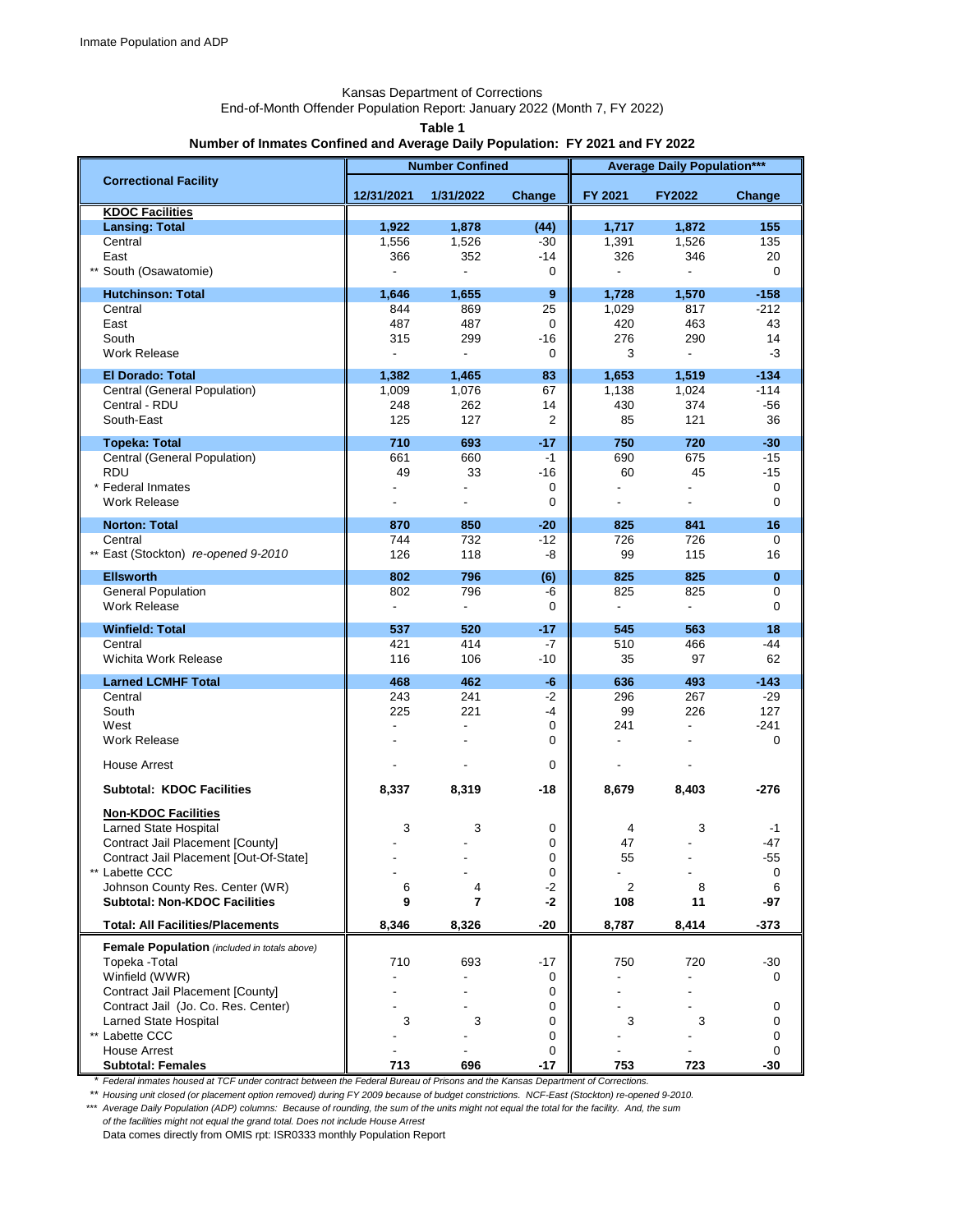### Kansas Department of Corrections End-of-Month Offender Population Report: January 2022 (Month 7, FY 2022)

| <b>Type of Admission</b>                                                                 |          | <b>Total Admissions</b> |                  |                                         | <b>Avg. Number Per Month</b> |              |  |  |
|------------------------------------------------------------------------------------------|----------|-------------------------|------------------|-----------------------------------------|------------------------------|--------------|--|--|
|                                                                                          |          |                         |                  | FY 2020 FY 2021 FY 2022 FY 2020 FY 2021 |                              | FY 2022      |  |  |
|                                                                                          |          |                         |                  |                                         |                              |              |  |  |
| <b>Admissions by Court Action:</b><br>010-1010 New Court Commitment                      | 1,548    | 1,271                   | 869              | 129.0                                   | 105.9                        | 124.1        |  |  |
|                                                                                          | 284      | 212                     | 100              | 23.7                                    | 17.7                         | 14.3         |  |  |
| 010-1022 *Sanction from Probation (CC)                                                   | 1,226    | 1,056                   | 543              | 102.2                                   | 88.0                         |              |  |  |
| 010-2010 Probation Violator, No New Sentence                                             | 284      | 237                     | 111              | 23.7                                    | 19.8                         | 77.6<br>15.9 |  |  |
| 010-2020 Probation Violator, New Sentence<br>010-2022 Probation Violator, New Conviction | 75       | 43                      | 20               | 6.3                                     | 3.6                          | 2.9          |  |  |
| 020-1020 Parole Violator, New Sentence                                                   | 129      | 96                      | 56               | 10.8                                    | 8.0                          | 8.0          |  |  |
| 020-1025 Parole to Detainer, New Sentence                                                | 35       | 20                      | 12               | 2.9                                     | 1.7                          | 1.7          |  |  |
| 020-6020 Non Violator Return, New Sentence                                               | 50       | 48                      | 19               | 4.2                                     | 4.0                          | 2.7          |  |  |
| 020-2022 Cond Rel Violator Pend New Sentence                                             |          |                         |                  | 0.0                                     | 0.0                          | 0.0          |  |  |
| 020-1022 Parole Violator, Pending New Sentence                                           | 3        | 5                       | 1                | 0.3                                     | 0.4                          | 0.1          |  |  |
| <b>Subtotal: Court Commitments</b>                                                       | 3,634    | 2,988                   | 1,731            | 302.8                                   | 249.0                        | 247.3        |  |  |
|                                                                                          |          |                         |                  |                                         |                              |              |  |  |
| 020-4010 Return from Court Appearance                                                    | 91       | 75                      | 50               | 7.6                                     | 6.3                          | 7.1          |  |  |
| <b>Subtotal: Admission by Court Action</b>                                               | 3,725    | 3,063                   | 1,781            | 310.4                                   | 255.3                        | 254.4        |  |  |
| <b>Return by KDOC Action:</b>                                                            |          |                         |                  |                                         |                              |              |  |  |
| 020-1010 Parole Violator, No New Sentence                                                | 785      | 437                     | 340              | 65.4                                    | 36.4                         | 48.6         |  |  |
| 020-2010 Cond Rel Viol No New Sentence                                                   |          | 8                       |                  | 0.1                                     | 0.7                          | 0.0          |  |  |
| 020-6010 Non Violator Return No New Sentence                                             |          | $\overline{c}$          |                  | 0.1                                     | 0.2                          | 0.0          |  |  |
| 020-5010 Return from Escape                                                              |          | $\overline{2}$          | $\overline{2}$   | 0.6                                     | 0.2                          | 0.3          |  |  |
| Par/CR/PRS/ Adm. Hold--Poss. Vio.                                                        |          |                         |                  | 0.0                                     | 0.0                          | 0.0          |  |  |
| 040-1010 Adm In lieu of Revoc. - Par/CR                                                  | 6<br>800 |                         |                  | 0.5                                     | 0.0                          | 0.0          |  |  |
| Subtotal: Return by KDOC Action                                                          |          | 449                     | 342              | 66.7                                    | 37.4                         | 48.9         |  |  |
| Inter-jurisdictional Transfer:<br>010-4010 Interstate/Fed Compact Received (Interstate   | 4        | 3                       |                  | 0.3                                     | 0.3                          | 0.0          |  |  |
| 020-3010 Ks Inmate Returned - Other Jurisdiction                                         | 28<br>32 | 20                      | $\boldsymbol{9}$ | 2.3                                     | 1.7                          | 1.5          |  |  |
| Subtotal: Inter-jurisdictional Transfer                                                  |          | 23                      | 9                | 2.7                                     | 1.9                          | 1.5          |  |  |
| <b>Total: All Types of Admission</b>                                                     | 4,557    | 3,535                   | 2,132            | 379.8                                   | 294.6                        | 355.3        |  |  |

**Table 2 Total Admission and Release Events: FY 2020, FY 2021, FY 2022**

*Note: Totals may be slightly off when comparing to page 3 due to rounding.* 

*Source: KDOC computerized report PGM-ISR0445 page1 Admission YTD.*

*\*Sanctions 120 days or less is 35 offenders; Sanctions 180 days or greater is 29 offenders*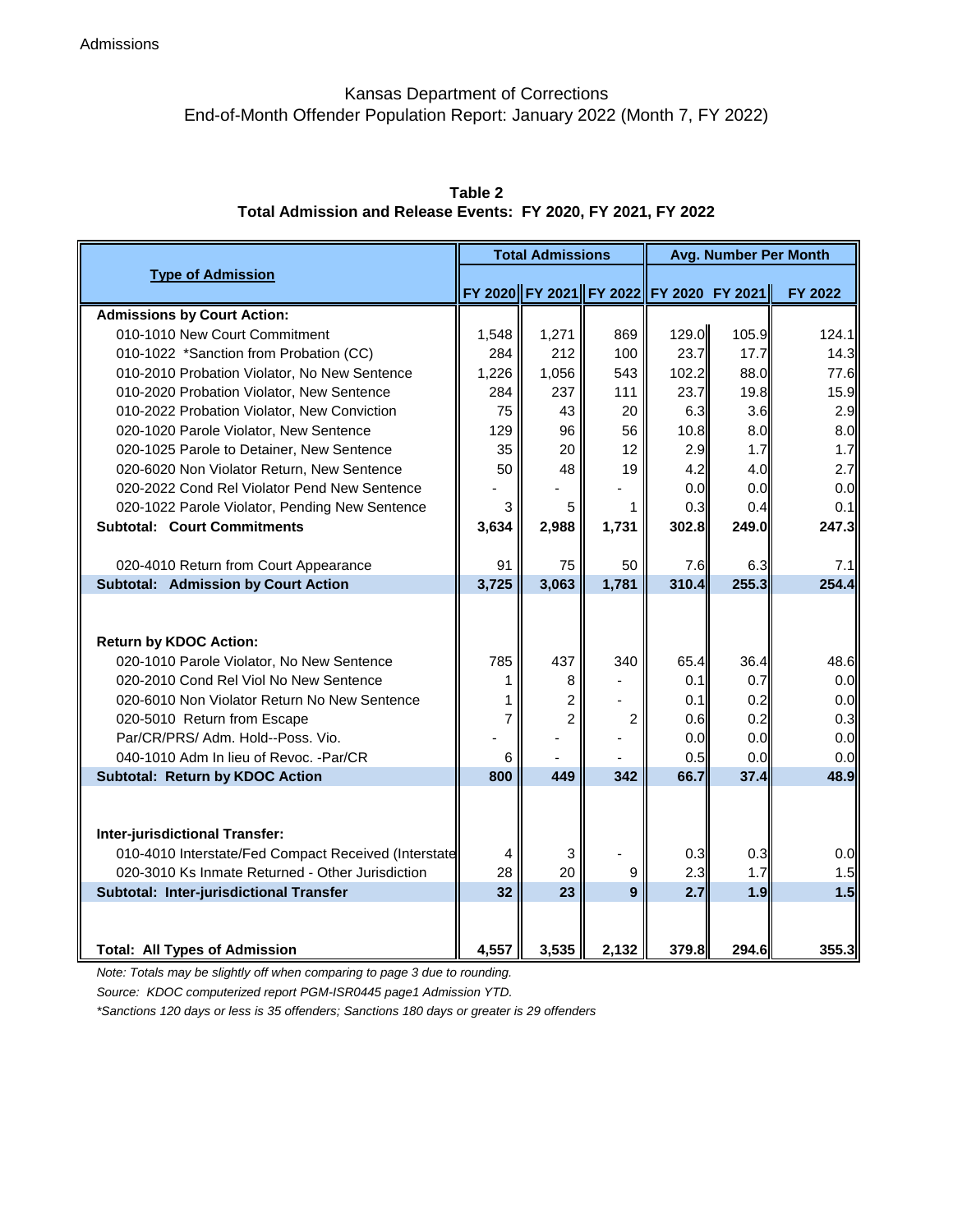### Kansas Department of Corrections End-of-Month Offender Population Report: January 2022 (Month 7, FY 2022)

| <b>Type of Release</b>                                                                                                                         |                     | <b>Total Releases</b> |        |                            | <b>Avg. Number Per Month</b> |                                                 |  |  |
|------------------------------------------------------------------------------------------------------------------------------------------------|---------------------|-----------------------|--------|----------------------------|------------------------------|-------------------------------------------------|--|--|
|                                                                                                                                                |                     |                       |        |                            |                              | FY 2020 FY 2021 FY 2022 FY 2020 FY 2021 FY 2022 |  |  |
| <b>Release to Post-incarceration Supervision**</b>                                                                                             | 4,607               | 3,709                 | 2,075  | 383.9                      | 309.1                        | 296.4                                           |  |  |
| <b>Conditional Release</b>                                                                                                                     |                     | ä,                    | ÷.     | 0.0                        | 0.0                          | 0.0                                             |  |  |
| <b>Expiration of Sentence</b>                                                                                                                  | 620                 | 302                   | 177    | 51.7                       | 25.2                         | 25.3                                            |  |  |
| <b>Commutation or Pardon</b>                                                                                                                   | ٠                   | ۰                     | ۰      | 0.0                        | 0.0                          | 0.0                                             |  |  |
| Inter-jurisdictional Transfer:<br>Kansas Inmate Released for Housing<br>Interstate/Fed. Inmate Released to Sending Juris. (C                   | 6<br>$\overline{2}$ | 4<br>5                | 4<br>8 | 0.5<br>0.2                 | 0.3<br>0.4                   | 0.6<br>1.1                                      |  |  |
| Subtotal: Inter-jurisdictional Transfer                                                                                                        | 8                   | 9                     | 12     | 0.7                        | 0.8                          | 2.0                                             |  |  |
| <b>Court-ordered Release:</b><br>Probation<br>Returned Parolee Placed on Probation<br>Released on Appeal Bond<br>Released for Court Appearance | 13<br>107           | 10<br>1<br>74         | 68     | $1.1$<br>0.0<br>0.0<br>8.9 | 0.8<br>0.0<br>0.1<br>6.2     | 0.1<br>0.0<br>0.0<br>9.7                        |  |  |
| Other Final Release by Court Order                                                                                                             | 15                  | 22                    | 10     | 1.3                        | 1.8                          | 1.4                                             |  |  |
| <b>Subtotal: Court-ordered Release</b>                                                                                                         | 135                 | 107                   | 79     | 11.3                       | 8.9                          | 11.3                                            |  |  |
| <b>Escape</b>                                                                                                                                  | 8                   | ۰                     | 3      | 0.7                        | 0.0                          | 0.4                                             |  |  |
| Death (All Causes)                                                                                                                             | 33                  | 52                    | 13     | 2.8                        | 4.3                          | 1.9                                             |  |  |
| <b>Total: All Types of Release</b>                                                                                                             | 5,411               | 4,179                 | 2,359  | 450.9                      | 348.3                        | 337.0                                           |  |  |

### **Table 2 (continued) Total Admission and Release Events: FY 2020, FY 2021, and FY 2022**

\* *Certain types of transactions involving known temporary exits from a correctional facility have been excluded from the body of the table (release to court/return from court-282). \*

\*\* *Includes releases to post-incarceration supervision via the provisions of the Kansas Sentencing Guidelines Act of July 1993, as well as parole releases by action of the Kansas Prisoner Review Board.*

Note: *Totals may be slightly off due to rounding when comparing to page 3*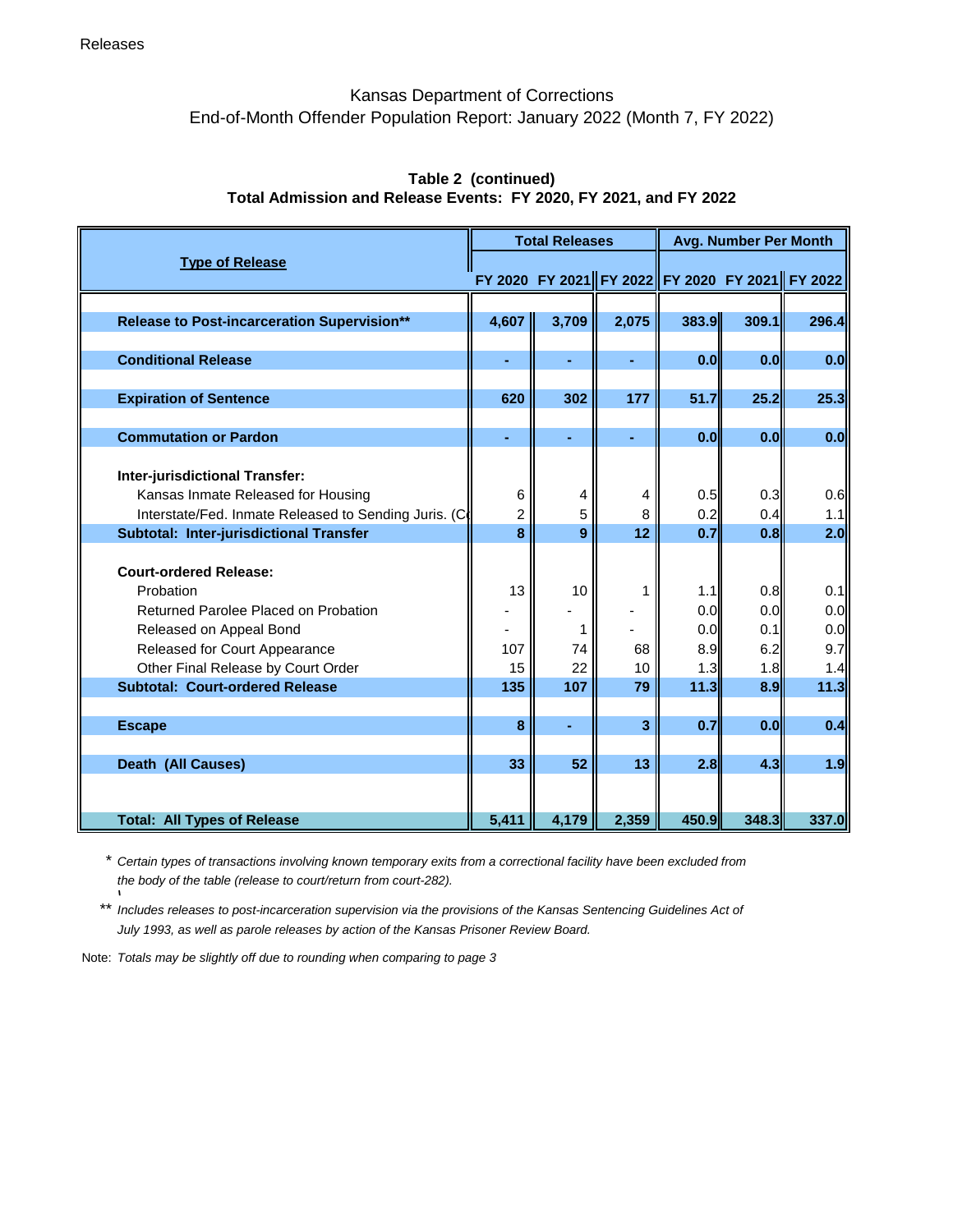### Kansas Department of Corrections

End-of-Month Offender Population Report: January 2022 (Month 7, FY 2022)

**Table 3**

## **Distribution of Inmate Population by Type of Latest Admission:**

**Comparison of December 31st, 2021 and January 31st, 2022**

#### *Note. The information presented here pertains to the inmate population on the specified dates and not to admissions during the period.*

| Type of Admission [Latest Admission Per Master Record] |                                                          | *Number of Inmates |           |                      |  |
|--------------------------------------------------------|----------------------------------------------------------|--------------------|-----------|----------------------|--|
| <b>Admission</b>                                       |                                                          | 12/31/2021         | 1/31/2022 | <b>Difference</b>    |  |
| Code [OMIS]                                            | <b>Admission Description</b>                             |                    |           | <b>Jan Minus Dec</b> |  |
|                                                        | <b>Admission by Court Action:</b>                        |                    |           |                      |  |
| 010-1010                                               | <b>New Court Commitment</b>                              | 5,700              | 5,707     | 7                    |  |
| 010-1022                                               | Sanction from Probation                                  | 12                 | 8         | (4)                  |  |
| 010-2010                                               | Probation Violator, No New Sentence                      | 920                | 899       | (21)                 |  |
| 010-2020                                               | Probation Violator, New Sentence                         | 695                | 693       | (2)                  |  |
| 010-2022                                               | Probation Violator, New Conviction                       | 56                 | 56        |                      |  |
| 020-1020                                               | Parole Violator, New Sentence                            | 499                | 495       | (4)                  |  |
| 020-1025                                               | Parole to Detainer, New Sentence                         | 37                 | 35        | (2)                  |  |
| 020-1022                                               | Parole Violator, Pending New Sentence                    |                    |           | $\mathbf{1}$         |  |
| 020-2020                                               | Conditional Release Violator, New Sentence               | 15                 | 14        | (1)                  |  |
| 020-2022                                               | <b>Conditional Release Violator Pending New Sentence</b> |                    |           |                      |  |
| 020-6020                                               | Non-violator Return, New Sentence                        | 39                 | 41        | 2                    |  |
| 040-1010                                               | Admit in lieu of revocation of Parole/CR                 |                    |           |                      |  |
|                                                        | Subtotal: Latest Adm. as Court Commitment                | 7,973              | 7,949     | (24)                 |  |
|                                                        |                                                          |                    |           |                      |  |
|                                                        | <b>Return by KDOC Action:</b>                            |                    |           |                      |  |
| 020-1010                                               | Parole Violator, No New Sentence                         | 303                | 309       | 6                    |  |
| 020-2010                                               | Conditional Release Violator, No New Sentence            | g                  | Й         |                      |  |
| 020-5010                                               | <b>Return from Escape</b>                                |                    |           |                      |  |
| 020-6010                                               | Non-violator Return, No New Sentence                     | 3                  | 3         |                      |  |
| 050-1010                                               | Par/CR/PRS/ Adm. Hold--Poss. Vio.                        |                    |           |                      |  |
|                                                        | Subtotal: Latest Adm. as Return by KDOC Action           | 315                | 321       | 6                    |  |
|                                                        |                                                          |                    |           |                      |  |
|                                                        | <b>Inter-jurisdictional Transfer:</b>                    |                    |           |                      |  |
| 010-4010                                               | Interstate/Federal Compact Received                      |                    |           |                      |  |
| 020-3010                                               | Kansas Inmate Returned from Another Jurisdiction         | 56<br>2            | 55<br>2   | (1)                  |  |
|                                                        | Subtotal: Latest Adm. as Inter-jurisdictional Transfer   | 58                 | 57        |                      |  |
|                                                        |                                                          |                    |           | (1)                  |  |
|                                                        |                                                          |                    |           |                      |  |
|                                                        | Total: All Types of Admission (# of Offenders)           | 8,346              | 8,327     | (19)                 |  |

\*The SAS POP end-of-month population figure sometimes varies slightly from the OMIS population report because the SAS file is generated at a different time of day than the OMIS population report and OMIS is a fluid database.